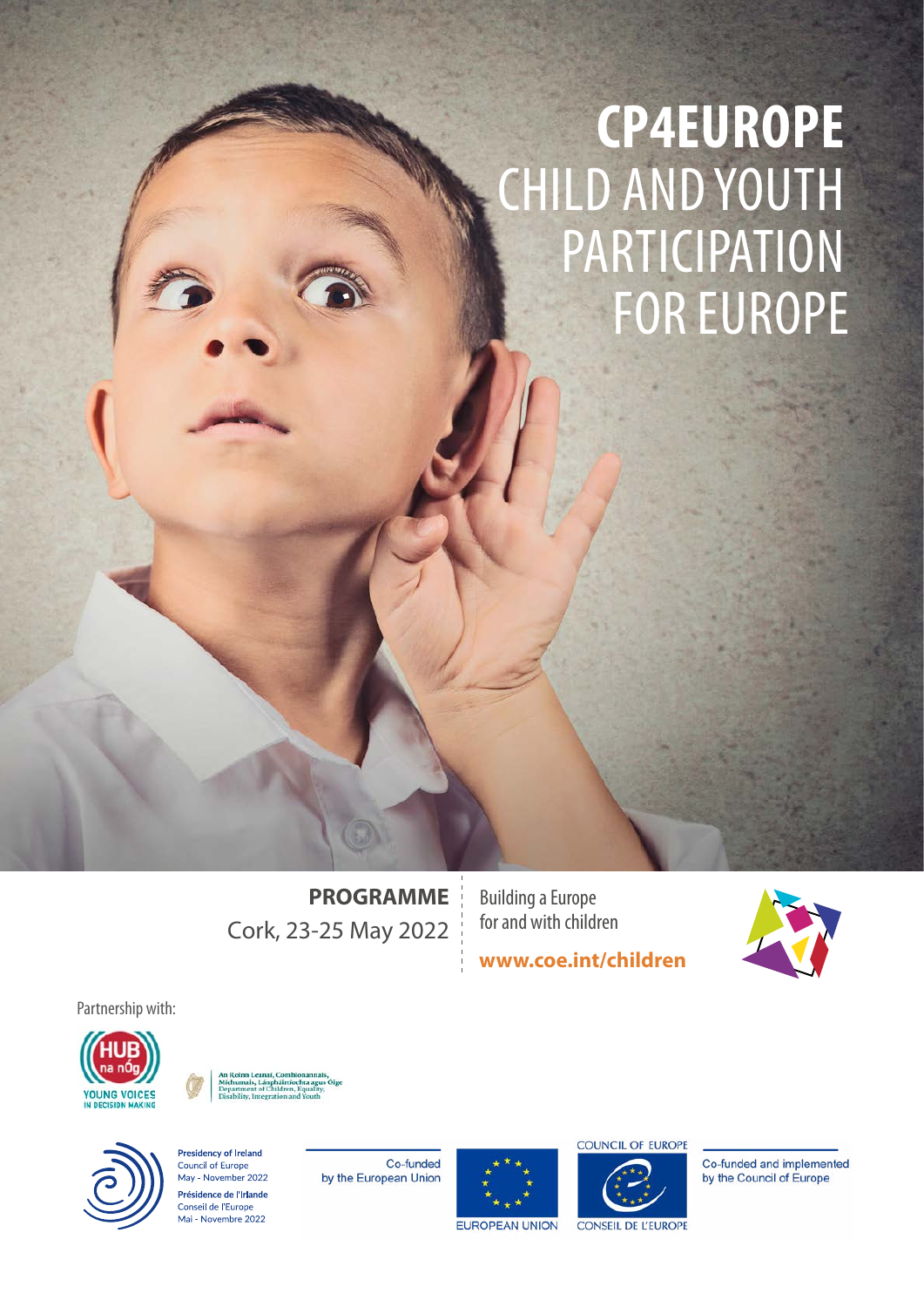# Where and When?

| When:                     | Monday, 23 May 2022, 14:00 - 18:00 GMT+1<br>Tuesday 24 May 2022, 08:30 - 17:00 GMT+1<br>Wednesday, 25 May 2022, 09:30 - 13:30 GMT+1              |
|---------------------------|--------------------------------------------------------------------------------------------------------------------------------------------------|
| Venue:                    | Monday: Aula Maxima, University College Cork<br>Tuesday, Wednesday: The Metropole Hotel Cork, Ireland                                            |
| <b>Registration:</b>      | Monday 23 May 2022 from 13:00 GMT+1                                                                                                              |
| <b>Working languages:</b> | English + interpretation for remote participation in Czech<br>Republic, and Portugal                                                             |
| Organised by:             | The Council of Europe/EU Joint Child Participation4Europe<br>project (CP4EUROPE project) implemented by the Children's<br><b>Rights Division</b> |
|                           | The Department of Children, Equality, Disability, Integration and<br>Youth of the Government of Ireland                                          |
|                           | A Youth Advisory Group: a local youth advisory group will be<br>established in Ireland to inform the programming                                 |
| Any question to:          | ChildParticipation4Europe@coe.int                                                                                                                |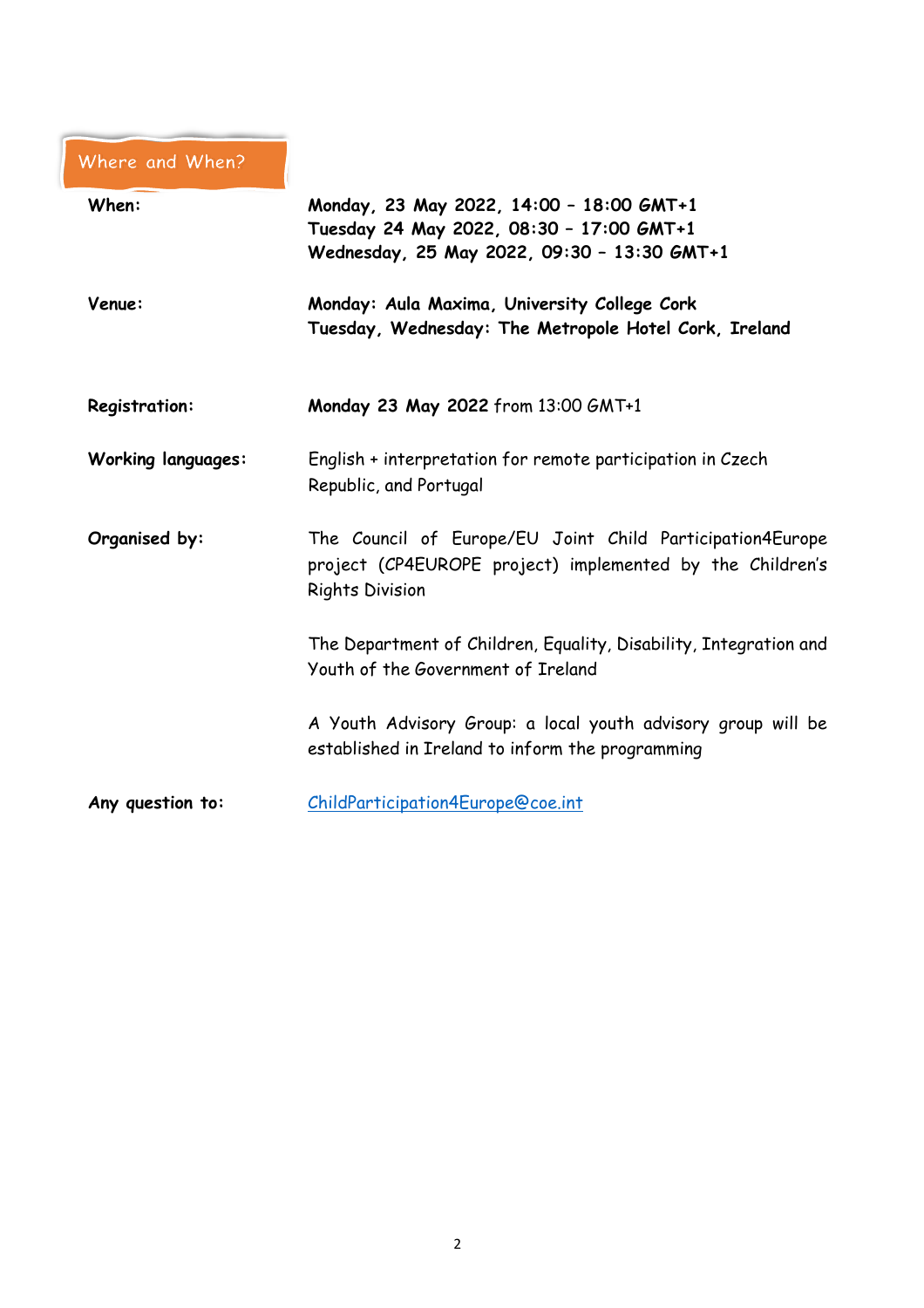#### **Background**

Ireland will hold the Presidency of the Committee of Ministers of the Council of Europe for six months, from 20 May until mid-November 2022. **'Hear Our Voices' – Promoting participatory democracy and youth engagement in the 21st century'** is one of three key themes of the Presidency.

The European Commission and Council of Europe Joint Project "CP4Europe - [Strengthening](https://www.coe.int/en/web/children/cp4europe) National Child [Participation](https://www.coe.int/en/web/children/cp4europe) Frameworks and Action in Europe (April 2021-March 2023) is implemented by the Council of Europe Children's Rights Division in cooperation with its 5 partner countries – the Czech Republic, Finland, Iceland, Portugal and Slovenia. Its main objective is to create new and multiple opportunities for children across Europe to participate in individual decision-making processes through strong child participation mechanisms and practice at national and local level.

Promoting children's rights to participation is a priority of the Council of Europe [Strategy](https://rm.coe.int/CoERMPublicCommonSearchServices/DisplayDCTMContent?documentId=090000168066cff8) for the Rights of the Child [2016-2021](https://rm.coe.int/CoERMPublicCommonSearchServices/DisplayDCTMContent?documentId=090000168066cff8) and it will be maintained as such in the new Strategy covering the period 2022-2027. The implementation of the CP4Europe project feeds into the range of actions taken to satisfy this priority both at European and national level, in accordance with the Council of Europe standards, notably the [Council](https://search.coe.int/cm/Pages/result_details.aspx?ObjectID=09000016805cb0ca) of Europe [Recommendation](https://search.coe.int/cm/Pages/result_details.aspx?ObjectID=09000016805cb0ca) on participation of children and young people under the age of 18.

The project promotes the use of European tools on child participation amongst member states, including the Council of Europe Child [Participation](https://rm.coe.int/CoERMPublicCommonSearchServices/DisplayDCTMContent?documentId=09000016806482d9) Assessment Tool (CPAT) along with its [implementation](https://rm.coe.int/CoERMPublicCommonSearchServices/DisplayDCTMContent?documentId=09000016806482da) guide, as well as the Handbook on children's participation for [professionals](https://www.coe.int/en/web/children/-/-listen-act-change-launch-of-a-new-council-of-europe-guide-on-children-s-participation?inheritRedirect=true&redirect=/en/web/children/child-participation-assessment-tool) working for and with [children](https://www.coe.int/en/web/children/-/-listen-act-change-launch-of-a-new-council-of-europe-guide-on-children-s-participation?inheritRedirect=true&redirect=/en/web/children/child-participation-assessment-tool) launched in January 2021. These tools are used to assess the extent to which child participation is currently implemented and mainstreamed in each of the 5 countries involved, to promote stronger national and local child participation mechanisms, and to bridge the gap between theory and practice by training professionals on child participation methods and activities.

The present conference constitutes the mid-term international event organised in the framework of the CP4Europe project to ensure that child participation in decision making remains at the top of European and national agendas while fostering efficient co-operation between different institutional actors.

The Department of Children, Disability, Equality, Integration and Youth (DCEDIY), Hub na nÓg and the National Participation Office provide advice and support across Government to include the voice of children and young people in decision-making. Ireland was the first country in Europe to have a dedicated Strategy for the [Participation](https://www.gov.ie/en/publication/9128db-national-strategy-on-children-and-young-peoples-participation-in-dec/) of Children and Young People in [Decision-Making.](https://www.gov.ie/en/publication/9128db-national-strategy-on-children-and-young-peoples-participation-in-dec/)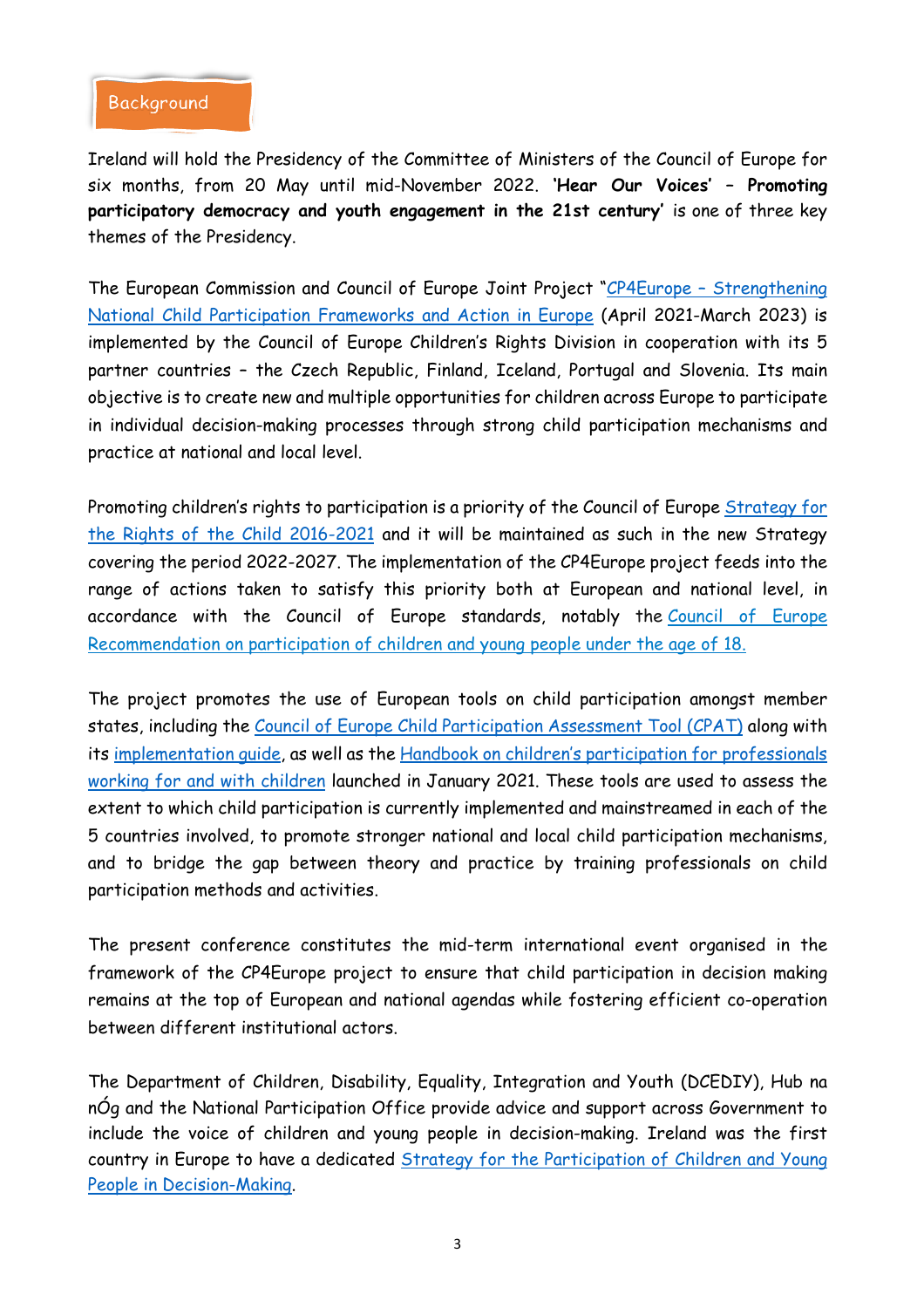[Hub](https://hubnanog.ie/) na  $n\acute{O}q$  is a centre of excellence established within government to build capacity across all sectors by providing training, support and advice for practitioners and policy makers. The Hub develops, documents and disseminates innovative international best practice on children and young people's participation in decision-making and partners with third-level and adult education institutions to build capacity among professionals. In collaboration with Professor Laura Lundy, policy makers, educators, police, social workers, healthcare providers and the voluntary sector, Hub na nÓg developed the National [Participation](https://hubnanog.ie/participation-framework/) Framework which sets out a pathway for policy makers and practitioners to ensure the meaningful participation of children and young people in decision making processes.

Young people from the Young [Voices](https://www.youth.ie/documents/this-is-young-voices-a-model-of-youth-democratic-engagement/) programme will also be supporting and participating in the conference. Young Voices is implemented by the National Youth Council of Ireland in partnership with the DCEDIY and the National Working Group on EU Youth Dialogue. Young Voices is a programme that offers ongoing opportunities for young people from age sixteen to thirty years who have an interest in change making. Within the flow of the 18 month cycle of the EU Presidency Young Voices work on thematic areas that are impacting on young people across the EU. Young people are consulted and given space to explore the issues with the ultimate goal of proposing actions that might have a positive outcome for young people at EU and National level.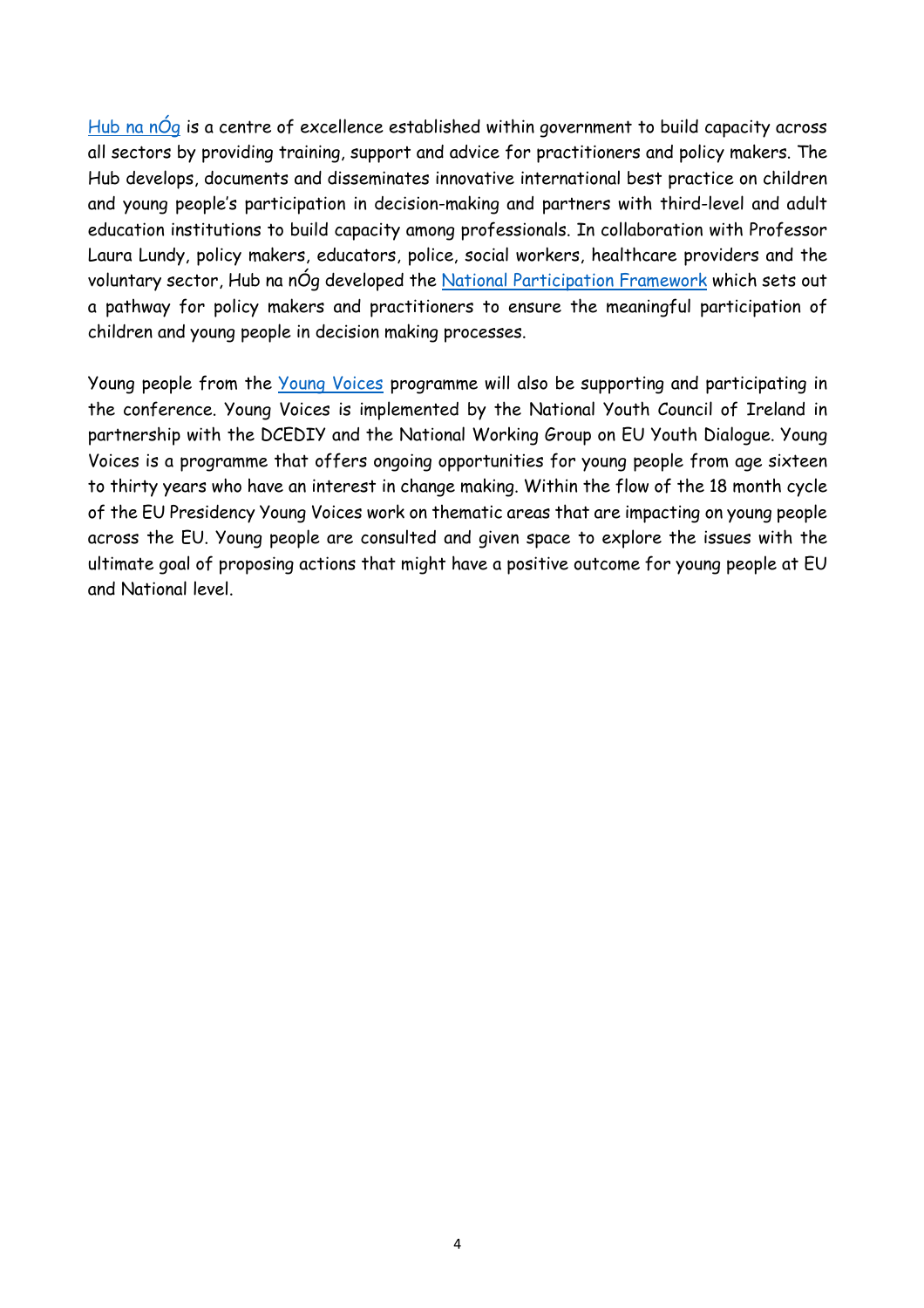## Monday, 23 May 2022, 14:00 - 17:00 (GMT+1) Venue: University College Cork, Aula Maxima

| Moderator: Professor Ursula Kilkelly |                                                                                                                                                                                                                                                                                                                                                                                                                                                                                                                          |
|--------------------------------------|--------------------------------------------------------------------------------------------------------------------------------------------------------------------------------------------------------------------------------------------------------------------------------------------------------------------------------------------------------------------------------------------------------------------------------------------------------------------------------------------------------------------------|
| 13:30-14:00                          | Registration                                                                                                                                                                                                                                                                                                                                                                                                                                                                                                             |
|                                      | Arrival of participants, registration and reception with live music!                                                                                                                                                                                                                                                                                                                                                                                                                                                     |
| 14:00-14:15                          | <b>Opening</b>                                                                                                                                                                                                                                                                                                                                                                                                                                                                                                           |
|                                      | Welcome from Children Participants of CP4 Europe Project.                                                                                                                                                                                                                                                                                                                                                                                                                                                                |
| 14:15-14:45                          | Keynote speakers                                                                                                                                                                                                                                                                                                                                                                                                                                                                                                         |
|                                      | Minister Roderic O'Gorman TD, Minister for Children, Equality, Disability,<br>÷,<br><b>Integration and Youth, Ireland</b><br>Dunja Mijatović, Council of Europe Commissioner on Human Rights - message<br>read by Charlotte Altenhoener-Dion, Advisor to the Commissioner                                                                                                                                                                                                                                                |
| 14:45-17:00                          | Panel session - How can Governments and Parliamentarians across Europe<br>ensure that children and young people are included in decision-making<br>processes in times of crisis including the pandemic, the climate crisis, war<br>and the migrant crisis?                                                                                                                                                                                                                                                               |
|                                      | Panellists:<br>Minister Roderic O'Gorman<br>Baroness Massey, Council of Europe Parliamentary Assembly<br>(remote participation)<br>Akshita Gupta, National Executive Member of Comhairle na nOg<br>۰<br>Mair Kelly, Young Voices EU Youth Dialogue Member<br>۰<br>Alannah Wrynn, National Youth Assembly of Ireland<br>Charlotte Altenhoener-Dion, Advisor to Council of Europe<br><b>Commissioner on Human Rights</b><br>Professor Conor O'Mahony, UCC, Irish Government Special<br>۰<br>Rapporteur on Child Protection |
| 17:00                                | Welcome from Professor John O'Halloran, President of UCC.<br>Reception and finger food                                                                                                                                                                                                                                                                                                                                                                                                                                   |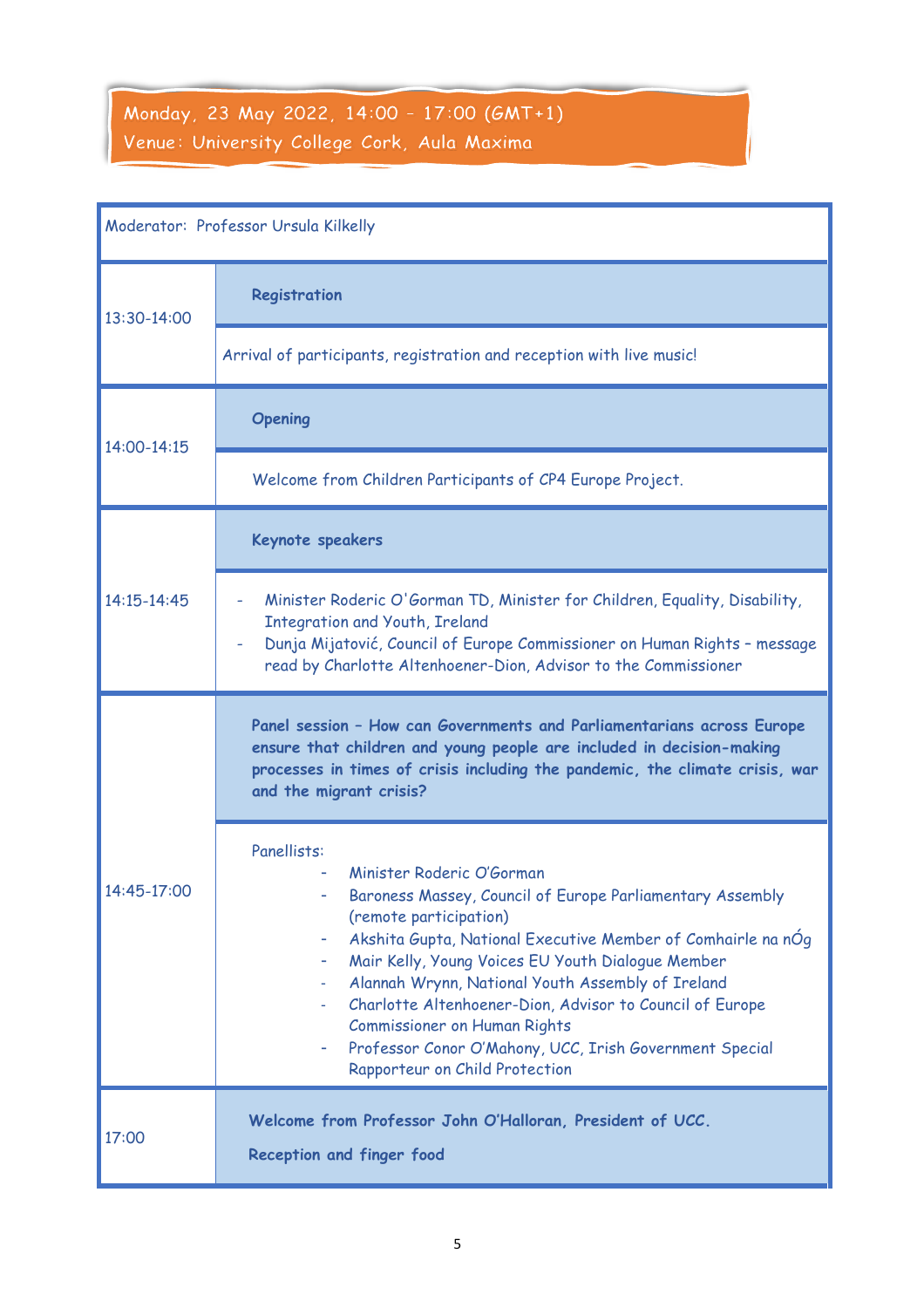### Tuesday, 24 May 2022 09:00 - 17:00 (GMT+1) Venue: Metropole Hotel Cork

#### Moderators:

Stéphanie Burel, CP4 Senior Project Officer, Children's Rights Division, Council of Europe & Council of Europe independent experts

|             | Registration                                                                                                                                                                                                                                                                                                                                                                                                          |
|-------------|-----------------------------------------------------------------------------------------------------------------------------------------------------------------------------------------------------------------------------------------------------------------------------------------------------------------------------------------------------------------------------------------------------------------------|
| 08:30       | Arrival of participants, registration, and welcome coffee<br>MCs:<br>David Giles, Young Voices EU Youth Dialogue Member<br>ä.<br>Holly Cotter Willows, Cork Comhairle na nÓg, (U18)<br>Treasa Cadogan, United Nations Youth Delegate Ireland                                                                                                                                                                          |
|             | Opening speech: The importance of child participation for our<br>democracies/societies                                                                                                                                                                                                                                                                                                                                |
| 09:00-09:25 | Ms Ruth Doggett, Principal Officer, representative of Ireland at the CDENF,<br>Child Rights Policy Unit, Department of Children, Equality, Disability,<br><b>Integration and Youth Affairs</b><br>Regina Jensdóttir, Coordinator for the Rights of the Child, Head of the<br>Children's Rights Division, Council of Europe<br>Marie - Cécile Rouillon, Coordinator on the Rights of the Child, European<br>Commission |
|             | Come and Meet our Child Participation leaders from the Council of Europe<br><b>CP4Europe Project!</b>                                                                                                                                                                                                                                                                                                                 |
| 09:25-09:30 | Stéphanie Burel, CP4 Europe, Senior Project Officer, Children's Rights<br>Division, Council of Europe + CP4 Partners from Czech Republic, Finland,<br>Iceland, Portugal & Republic of Slovenia                                                                                                                                                                                                                        |
| 09:30-10:30 | Session I - The Child Participation Assessment Tool (CPAT) and the<br>importance of evaluating national child participation mechanisms and actions<br>Moderators: Gerison Lansdown, and Cath Larkins, CP4 international experts                                                                                                                                                                                       |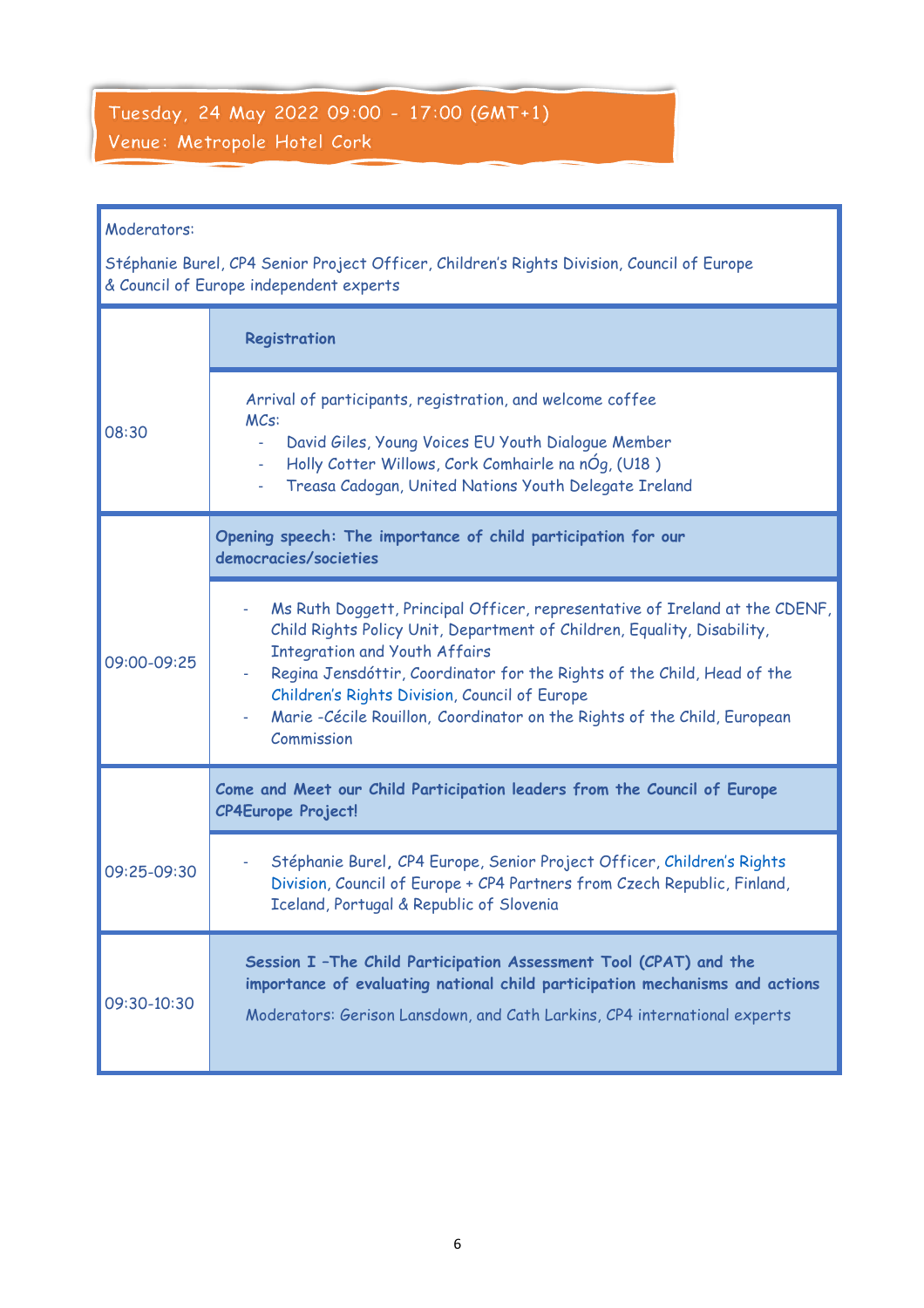|             | Improving child participation with the CPAT<br>Interactive session led by Gerison Lansdown and Cath Larkins, CP4 international<br>experts with adults and children from the CP4 Partner Countries |
|-------------|---------------------------------------------------------------------------------------------------------------------------------------------------------------------------------------------------|
|             | <b>Introduction</b> (Cath Larkins, 10 mins)                                                                                                                                                       |
|             | What is child participation?                                                                                                                                                                      |
|             | Why is it important to evaluate if and where children are involved in<br>decisions that concern them?                                                                                             |
|             | Q&A through the interactive platform AHA Slides!                                                                                                                                                  |
|             | Brief presentation of the CPAT and its use at national level (Gerison Lansdown,<br>15 mins) - Listen carefully so we can play together later on! Hackaton coming up!                              |
|             | How does it work?                                                                                                                                                                                 |
|             | Q&A through the interactive platform AHA Slides<br>$\sim 100$                                                                                                                                     |
|             | In dialogue with CP4Europe Action Group I (Czech Republic, Portugal and<br>Iceland) - What came out of the CPAT process?                                                                          |
|             | National delegations to prepare a slide which would represent a key finding<br>٠<br>of the CPAT process!                                                                                          |
|             | Intergenerational dialogue with national delegations led by a child and<br>٠<br>moderated by the expert                                                                                           |
|             | Children who participated in the focus groups to explain what they liked,<br>÷<br>what they did not like and how they think their lives will be improved                                          |
| 10:30-10:50 | <b>Coffee Break</b>                                                                                                                                                                               |
| 10:50-11:25 | In dialogue with CP4Europe Action Group II (Finland and Slovenia) and Ireland -<br>What changed after the CPAT process and what is being done now?                                                |
|             | National delegations to prepare a slide which would represent a key finding<br>of the CPAT process!                                                                                               |
|             | Intergenerational dialogue with national delegations moderated by the<br>٠<br>expert                                                                                                              |
|             | Children to explain to what extent and in what ways has the CPAT process<br>٠<br>was meaningful to them                                                                                           |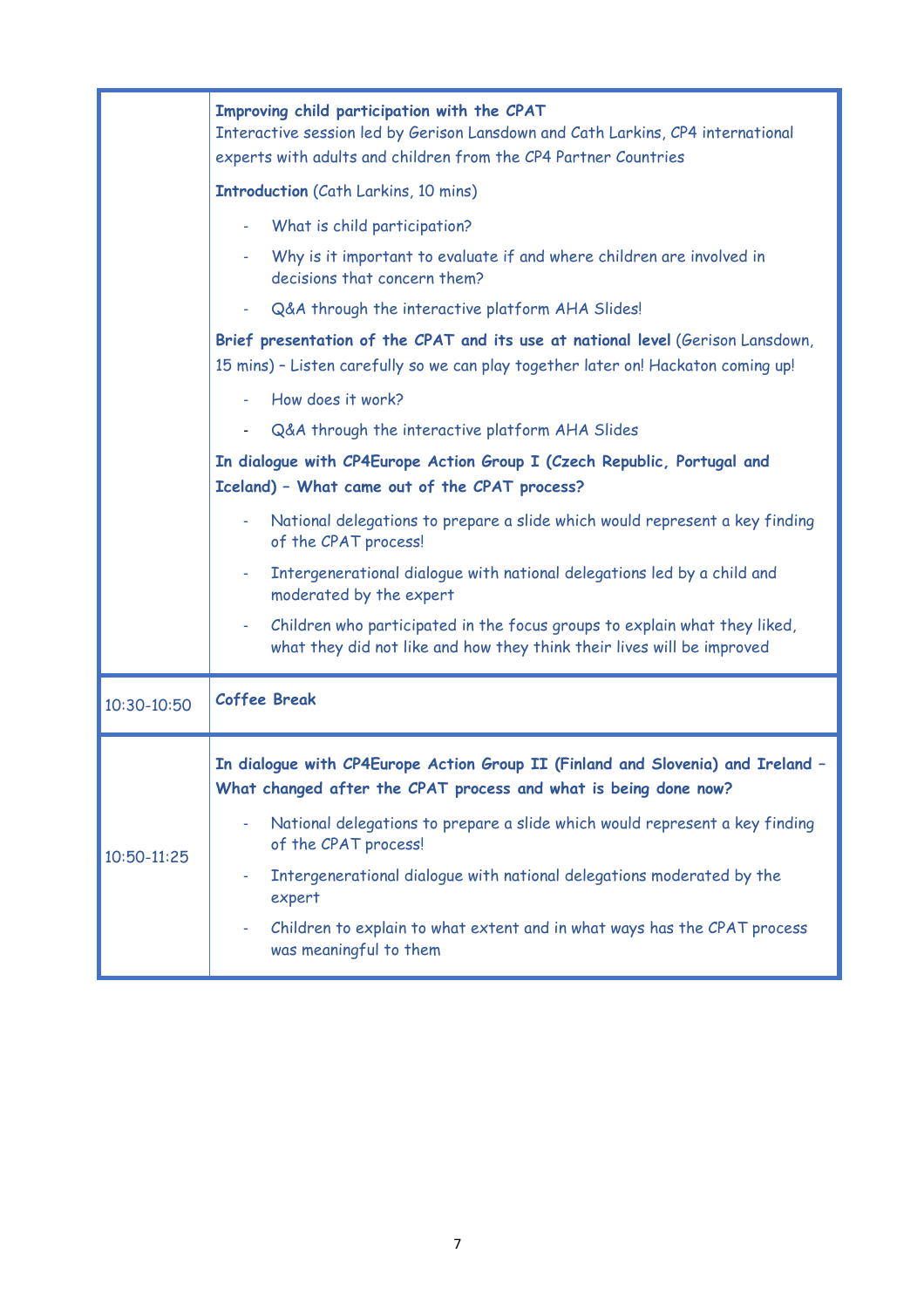| $11:25 - 12:15$ | Join the CP4 challenge: proving why and how child participation is working!                                                                                                                                                                                                              |
|-----------------|------------------------------------------------------------------------------------------------------------------------------------------------------------------------------------------------------------------------------------------------------------------------------------------|
|                 | What is an outcome indicator?                                                                                                                                                                                                                                                            |
|                 | Ice-breaking and interactive activities both online and offline to make<br>$\circ$<br>people understand what is to be measured when talking about change<br>in child participation frameworks (e.g. make people think about a time<br>they were heard by adults when they were children) |
|                 | How do we know if child participation frameworks have improved?                                                                                                                                                                                                                          |
|                 | What could these outcome indicators be?                                                                                                                                                                                                                                                  |
|                 | Dialogue with the children and<br>$\circ$                                                                                                                                                                                                                                                |
|                 | Chat bomb!<br>$\circ$                                                                                                                                                                                                                                                                    |
|                 | Q&A from the audience online and offline through the interactive<br>$\circ$<br>platform AHA Slides                                                                                                                                                                                       |
| 12:15-13:30     | <b>Lunch break</b>                                                                                                                                                                                                                                                                       |
|                 | Session II - Looking for some ingredients to innovate with child participation                                                                                                                                                                                                           |
|                 | Moderator: Luis Manuel Pinto, CP4 International expert                                                                                                                                                                                                                                   |
|                 |                                                                                                                                                                                                                                                                                          |
|                 | What was the most innovative experience of child participation you had during<br>the project? Can you find greatness in 'simple' stories? Why were they<br>innovative? What was the impact?                                                                                              |
|                 | <b>Featured stories:</b>                                                                                                                                                                                                                                                                 |
|                 | Creating space for deaf children's views (Portugal)<br>$\circ$                                                                                                                                                                                                                           |
| 13:30-15:00     | Consulting children through a safe digital platform (Finland)<br>$\circ$                                                                                                                                                                                                                 |
|                 | Involving all children in a national Children's Conference (Iceland)<br>$\circ$                                                                                                                                                                                                          |
|                 | Children help establish a house for abuse victims (Slovenia)<br>$\circ$                                                                                                                                                                                                                  |
|                 | Children's council informs the programming of a museum (Ireland)<br>$\circ$                                                                                                                                                                                                              |
|                 | Children with mixed abilities become self-advocates (Czech Republic)<br>$\circ$                                                                                                                                                                                                          |
|                 | Examples of child participation will be framed through concepts used in the Council of<br>Europe's Handbook on Children's participation "Listen - Act - Change"                                                                                                                          |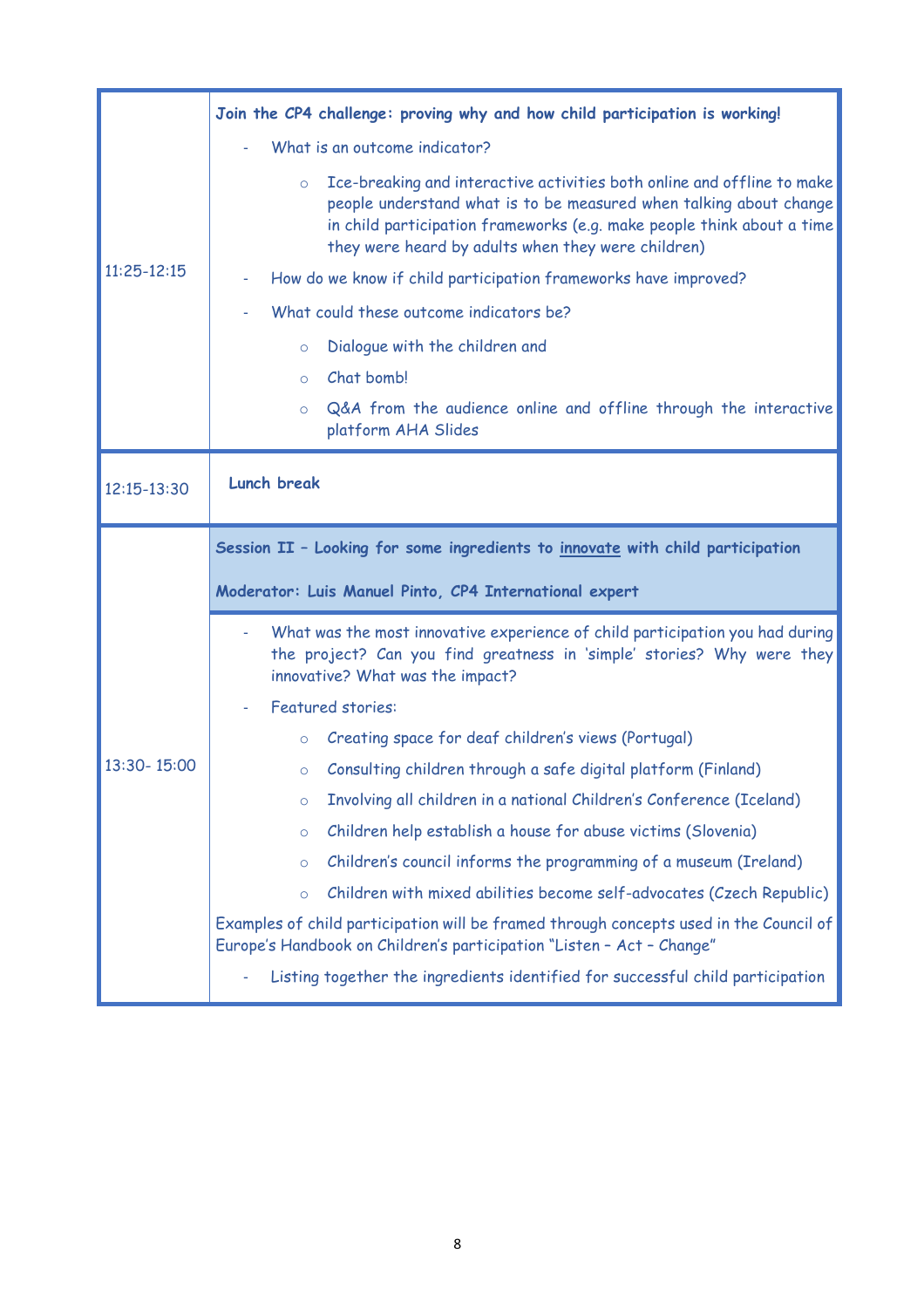| 15:00-15:30 | Session III - Child Participation European Tools Lab 1: Child Participation<br><b>Leadership Network</b><br>Moderators: Pippo and Caterina from Defence for Children Italy                                                                                                                                                                                                                                                                                                                                                                                                               |
|-------------|------------------------------------------------------------------------------------------------------------------------------------------------------------------------------------------------------------------------------------------------------------------------------------------------------------------------------------------------------------------------------------------------------------------------------------------------------------------------------------------------------------------------------------------------------------------------------------------|
|             | This session aims at sharing the state of the art in developing the structure of<br>the "CP4Europe Child Participation Leadership Network" web platform, aimed at<br>supporting the further development of child participation mechanisms and good<br>practices across Europe, while actively consulting child and adult participants.<br>Where are we at? State of the art in the development of this project<br>÷.<br>component<br>Where are we going? Exploring a common reasoning around selected key<br>questions through AHA slides<br>Let's go together! What are the next steps? |
| 15:30-15:45 | <b>Break</b>                                                                                                                                                                                                                                                                                                                                                                                                                                                                                                                                                                             |
| 15:45-17:00 | Session IV - Child Participation European Tools Lab 2: Child Participation<br><b>Campaign Package</b><br>Moderators: International Institute on Children's Rights and Development<br>with the Child Advisory Group                                                                                                                                                                                                                                                                                                                                                                       |
|             | This session will be used to co-design an awareness campaign that promotes child<br>participation in our communities. The intergenerational group will work on<br>storyboards, pitch ideas and record their own personal experiences with<br>meaningful child participation.<br>This is an active and hands-on creative space - we ask that everyone present is<br>ready to participate!                                                                                                                                                                                                 |
| 17:00-17:15 | Closing of the day's programme                                                                                                                                                                                                                                                                                                                                                                                                                                                                                                                                                           |
| 17:15       | <b>Evening Programme</b>                                                                                                                                                                                                                                                                                                                                                                                                                                                                                                                                                                 |
|             | Tour of Cork, Dinner and Bowling for Young People<br>Optional Dinner for Adult Delegates                                                                                                                                                                                                                                                                                                                                                                                                                                                                                                 |